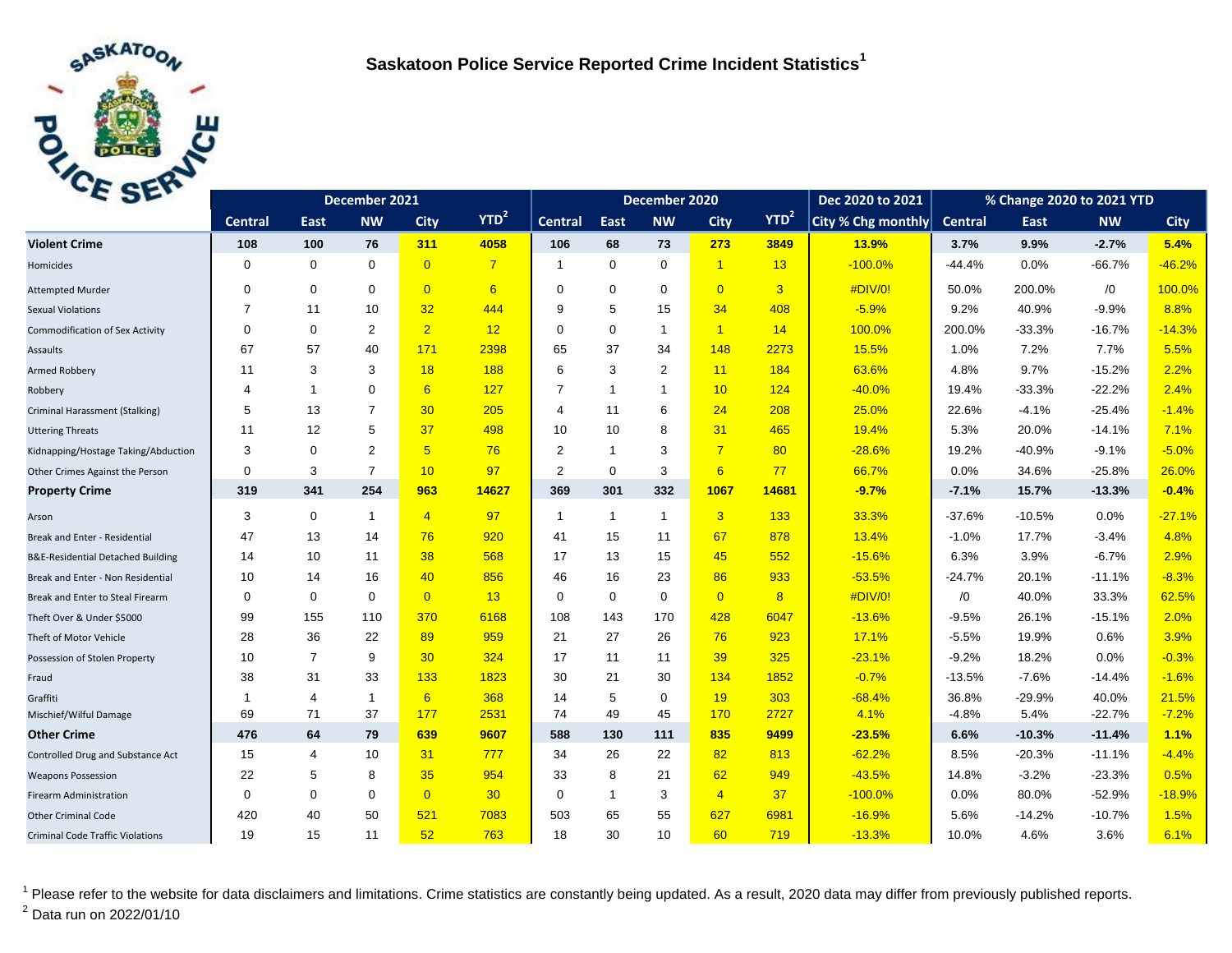|  |  | <b>Saskatoon Police Service Enforcement and Workload</b> |  |
|--|--|----------------------------------------------------------|--|
|  |  |                                                          |  |

| <b>Enforcement</b>                                                | <b>Dec-21</b>  | <b>Dec-20</b>  | <b>YTD</b><br>2021 | <b>YTD</b><br>2020 | <b>YTD %Chg</b> | <b>Workload</b>                            | Dec-21 Dec-20 |              | <b>YTD 2021</b> | <b>YTD</b><br>2020 | <b>YTD %Chg</b> |
|-------------------------------------------------------------------|----------------|----------------|--------------------|--------------------|-----------------|--------------------------------------------|---------------|--------------|-----------------|--------------------|-----------------|
| <b>Traffic Tickets (Charges)</b><br><b>Total Tickets Issued</b>   | 1,069          | 1,512          | 26,338             | 21,600             |                 | <b>Communications</b><br>21.9% Total Calls | 9,812         | 8,543        | 124,032         | 117,793            | 5.3%            |
| <b>Provincial Traffic Safety Act</b>                              | 404            | 720            | 8,880              | 8,617              | 3.1%            | Dispatched                                 | 6,330         | 5,071        | 79,570          | 76,853             | 3.5%            |
| Provincial Vehicle Equipment Regu                                 | 43             | 90             | 1,599              | 1,588              | 0.7%            | Not Dispatched                             | 3,482         | 3,472        | 44,462          | 40,940             | 8.6%            |
| <b>Other Provincial</b>                                           | 50             | 22             | 633                | 222                |                 | 185.1% Telephone                           | 5,199         | 4,604        | 68,789          | 66,635             | 3.2%            |
| <b>Other Municipal Traffic Bylaws</b>                             | $\overline{7}$ | 24             | 333                | 301                |                 | 10.6% 911 Complaints                       | 3,981         | 3,398        | 46,827          | 42,989             | 8.9%            |
| <b>Provincial Speeding</b>                                        | 202            | 128            | 8,320              | 6,630              |                 | 25.5% On View                              | 388           | 358          | 5,734           | 5,232              | 9.6%            |
| <b>Municipal Bylaw Speeding</b>                                   | 12             | 216            | 280                | 317                | -11.7% Alarm    |                                            | 242           | 182          | 2,659           | 2,920              | $-8.9%$         |
| CTSS/SPS                                                          | 345            | 293            | 6,173              | 3,817              | 61.7% Radio     |                                            | 2             | $\mathbf{1}$ | 23              | 17                 | 35.3%           |
| <b>Cannabis Tickets</b><br>Possess, consume, distribute           | 6              | 19             | 120                | 108                | 11.1%           |                                            |               |              |                 |                    |                 |
| cannabis in vehicle                                               | -1             | 6              | 34                 | 52                 | $-34.6%$        |                                            |               |              |                 |                    |                 |
|                                                                   |                |                |                    |                    |                 |                                            |               |              |                 |                    |                 |
| <b>Collisions</b>                                                 | 496            | 344            | 4,032              | 3,680              | 9.6%            |                                            |               |              |                 |                    |                 |
| <b>Property Damage</b>                                            | 447            | 324            | 3,559              | 3,268              | 8.9%            |                                            |               |              |                 |                    |                 |
| Personal Injury                                                   | 46             | 20             | 463                | 407                | 13.8%           |                                            |               |              |                 |                    |                 |
| Fatality                                                          | $\Omega$       | 0              | 5                  | 5                  | 0.0%            |                                            |               |              |                 |                    |                 |
| Non Hit & Run                                                     | 337            | 179            | 2,419              | 2,021              | 19.7%           |                                            |               |              |                 |                    |                 |
| Hit & Run                                                         | 159            | 165            | 1.611              | 1,659              | $-2.9%$         |                                            |               |              |                 |                    |                 |
| <b>Pedestrian Collisions</b>                                      | 5              | $\overline{4}$ | 69                 | 79                 | $-12.7%$        |                                            |               |              |                 |                    |                 |
| <b>Number Vehicles</b>                                            | 919            | 650            | 7,674              | 6,981              | 9.9%            |                                            |               |              |                 |                    |                 |
| Number Injured                                                    | 51             | 21             | 561                | 478                | 17.4%           |                                            |               |              |                 |                    |                 |
| <b>Number of Fatalities</b>                                       | $\Omega$       | 0              | 4                  | 4                  | 0.0%            |                                            |               |              |                 |                    |                 |
|                                                                   |                |                |                    |                    |                 |                                            |               |              |                 |                    |                 |
| <b>Criminal Code Traffic Violations</b><br>Dangerous Operation of | 52             | 60             | 763                | 719                | 6.1%            |                                            |               |              |                 |                    |                 |
| Motor Vehicle<br>Impaired Operation of                            | 15             | 20             | 268                | 250                | 7.2%            |                                            |               |              |                 |                    |                 |
| <b>Motor Vehicle</b>                                              | 30             | 27             | 386                | 348                | 10.9%           |                                            |               |              |                 |                    |                 |
| <b>Other Criminal Code Traffic</b>                                | $\overline{7}$ | 13             | 109                | 121                | $-9.9%$         |                                            |               |              |                 |                    |                 |